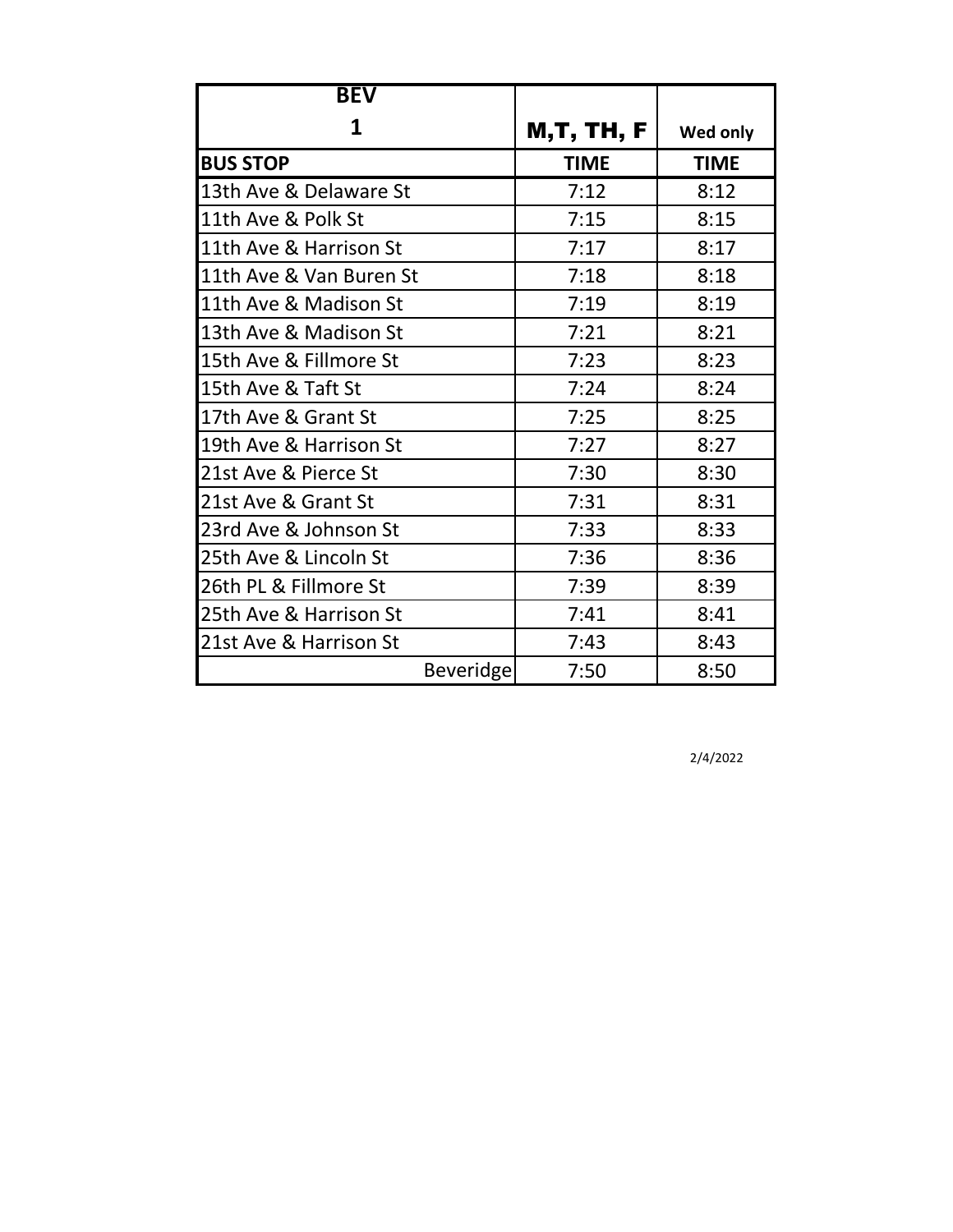| BEV                      |                   |             |
|--------------------------|-------------------|-------------|
| 2                        | <b>M,T, TH, F</b> | Wed only    |
| <b>BUS STOP</b>          | <b>TIME</b>       | <b>TIME</b> |
| 7th Ave & King St        | 7:11              | 8:11        |
| 6th Ave & Burr St        | 7:13              | 8:13        |
| 7th Ave & Mount St       | 7:15              | 8:15        |
| 5th Ave & Taft St        | 7:20              | 8:20        |
| 4th Ave & Taft St        | 7:22              | 8:22        |
| 3rd Ave & Taft St        | 7:23              | 8:23        |
| 3rd Ave & McKinley St    | 7:25              | 8:25        |
| 3rd Ave & Hayes St       | 7:26              | 8:26        |
| 2nd PL & Cleveland St    | 7:29              | 8:29        |
| Arthur St @ 4th Ave (nb) | 7:33              | 8:33        |
| 7th Ave & Cleveland St   | 7:42              | 8:42        |
| 6th Ave & Roosevelt St   | 7:45              | 8:45        |
| 6th Ave & Rutledge St    | 7:48              | 8:48        |
| <b>Beveridge</b>         | 7:55              | 8:55        |

1/27/2022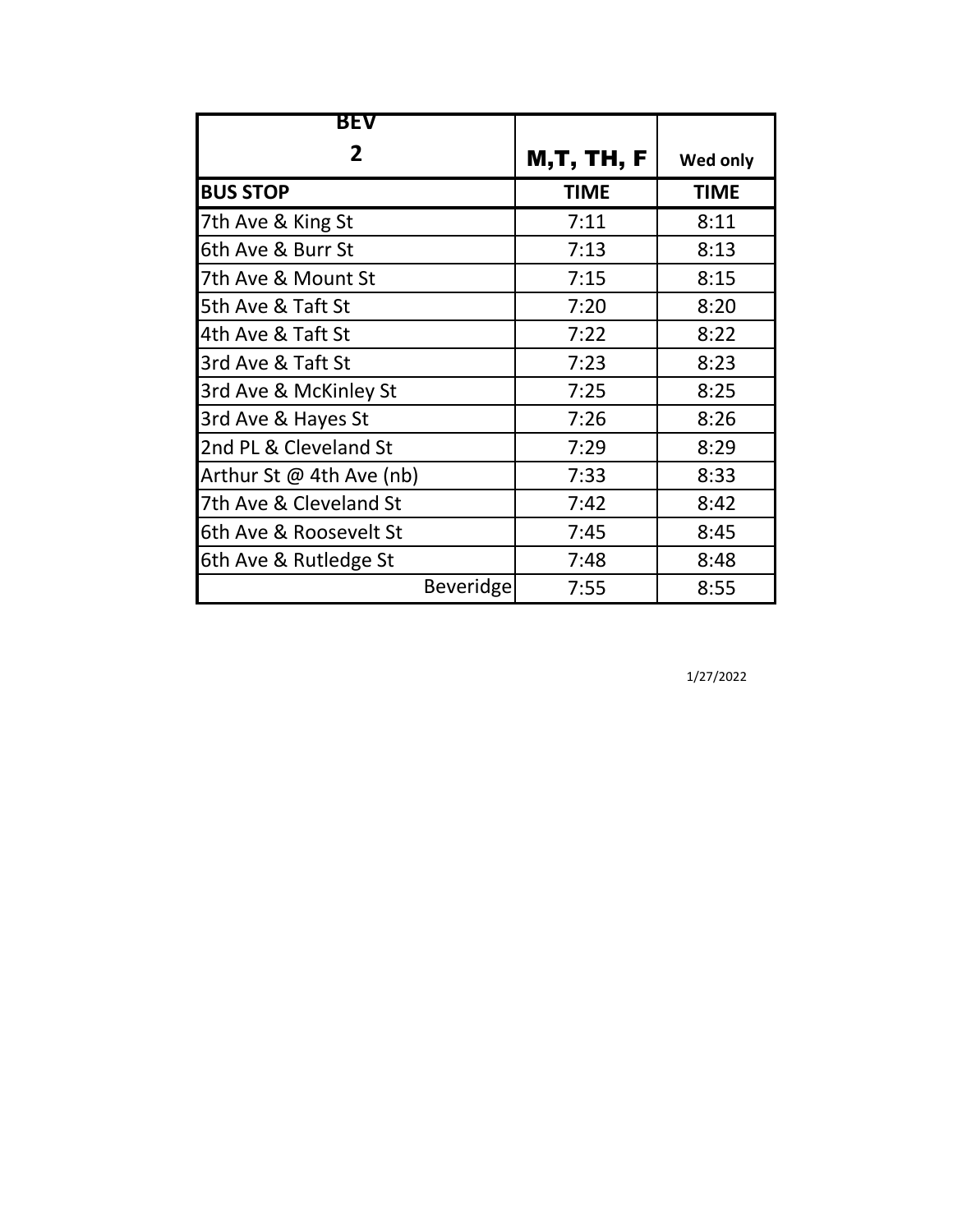| <b>BEV</b>             |                   |             |
|------------------------|-------------------|-------------|
|                        | <b>M,T, TH, F</b> | Wed only    |
| <b>BUS STOP</b>        | <b>TIME</b>       | <b>TIME</b> |
| 23rd Ave & Taney St    | 7:12              | 8:12        |
| 21st Ave & McKinley St | 7:20              | 8:20        |
| 19th Ave & Taft St     | 7:23              | 8:23        |
| 17th Ave & Chase St    | 7:27              | 8:27        |
| 11th Ave & Chase St    | 7:32              | 8:32        |
| 11th Ave & Marshall St | 7:34              | 8:34        |
| 11th Ave & Taft St     | 7:36              | 8:36        |
| 11th Ave & Lane St     | 7:38              | 8:38        |
| Beveridge              | 7:45              | 8:45        |

3/1/2022